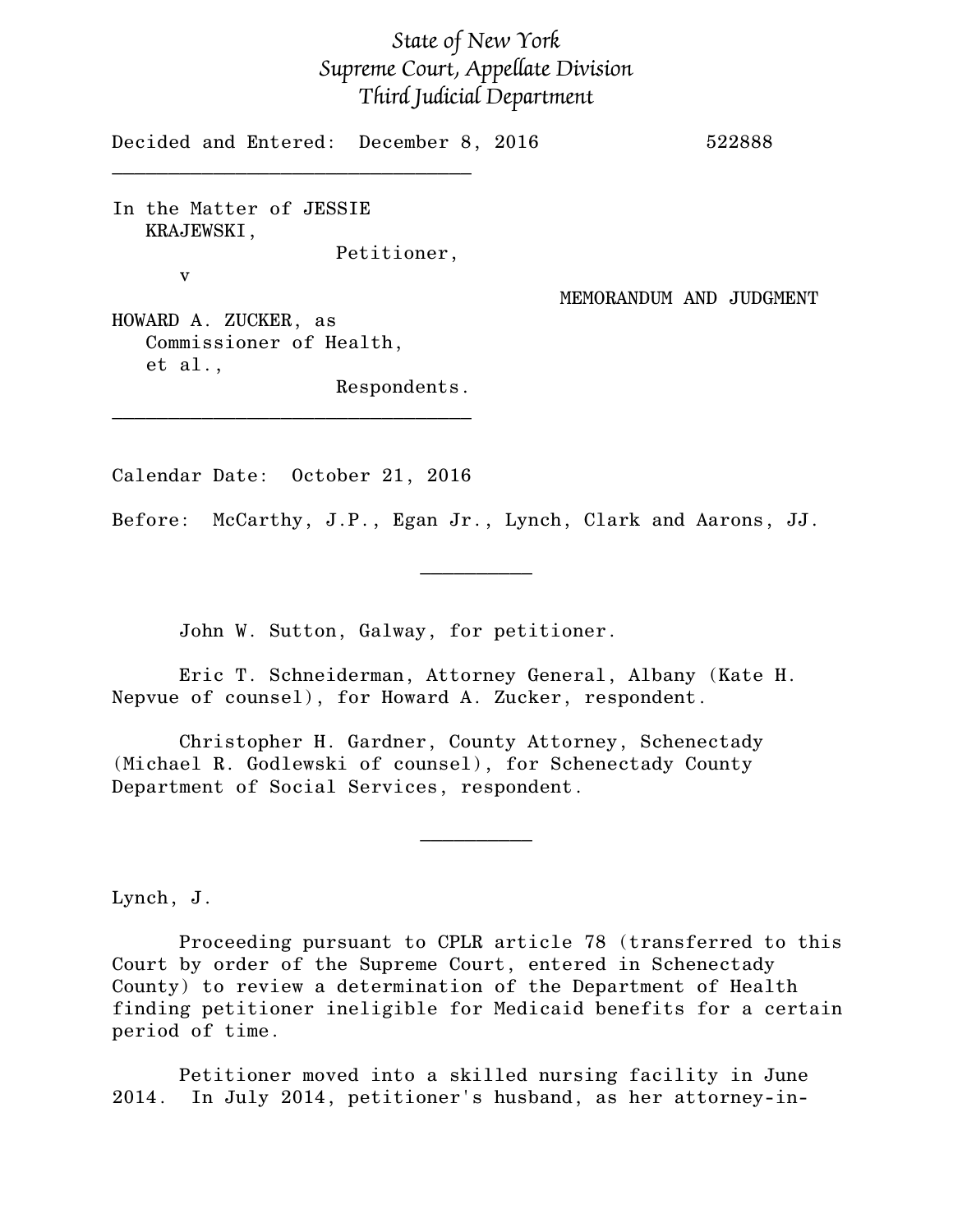fact, applied for Medicaid benefits on her behalf. Respondent Schenectady County Department of Social Services approved Medicaid coverage for certain services effective June 1, 2014, but found petitioner to be ineligible for nursing facility services for a penalty period of five months based on certain asset transfers made during the applicable "look-back" period (see Social Services Law § 366 [5] [e] [3]). The Department of Health affirmed the determination after a fair hearing. Petitioner commenced this proceeding pursuant to CPLR article 78 to annul the determination asserting that it was not supported by substantial evidence. Supreme Court transferred the proceeding to this Court.

We confirm. "In reviewing a Medicaid eligibility determination rendered after a hearing, this Court must review the record, as a whole, to determine if the agency's decisions are supported by substantial evidence and are not affected by an error of law" (Matter of Whittier Health Servs., Inc. v Pospesel, 133 AD3d 1176, 1177 [2015] [internal quotation marks and citations omitted]; see Matter of Conners v Berlin, 105 AD3d 1208, 1210 [2013]). For purposes of determining Medicaid eligibility, "any transfer of an asset by the individual or the individual's spouse for less than fair market value made within or after the look-back period shall render the individual ineligible for nursing facility services" for a period of time based on the amount transferred (Social Services Law § 366 [5] [e] [3]; see Matter of Whittier Health Servs., Inc. v Pospesel, 133 AD3d at 1177; Matter of Mallery v Shah, 93 AD3d 936, 937 [2012]). Such a transfer will not result in a penalty period where the applicant has made a satisfactory showing that the individual intended to dispose of the assets at fair market value or the assets were transferred exclusively for a purpose other than to qualify for medical assistance (see Social Services Law § 366 [5] [e] [4] [iii]; Matter of Mallery v Shah, 93 AD3d at 937). The burden is on the applicant to demonstrate his or her eligibility for Medicaid by rebutting the "presumption that the transfer of funds was motivated, in part if not in whole, by . . . anticipation of a future need to qualify for medical assistance" (Matter of Mallery v Shah, 93 AD3d at 937 [internal quotation marks and citations omitted]; see Matter of Conners v Berlin, 105 AD3d at 1210).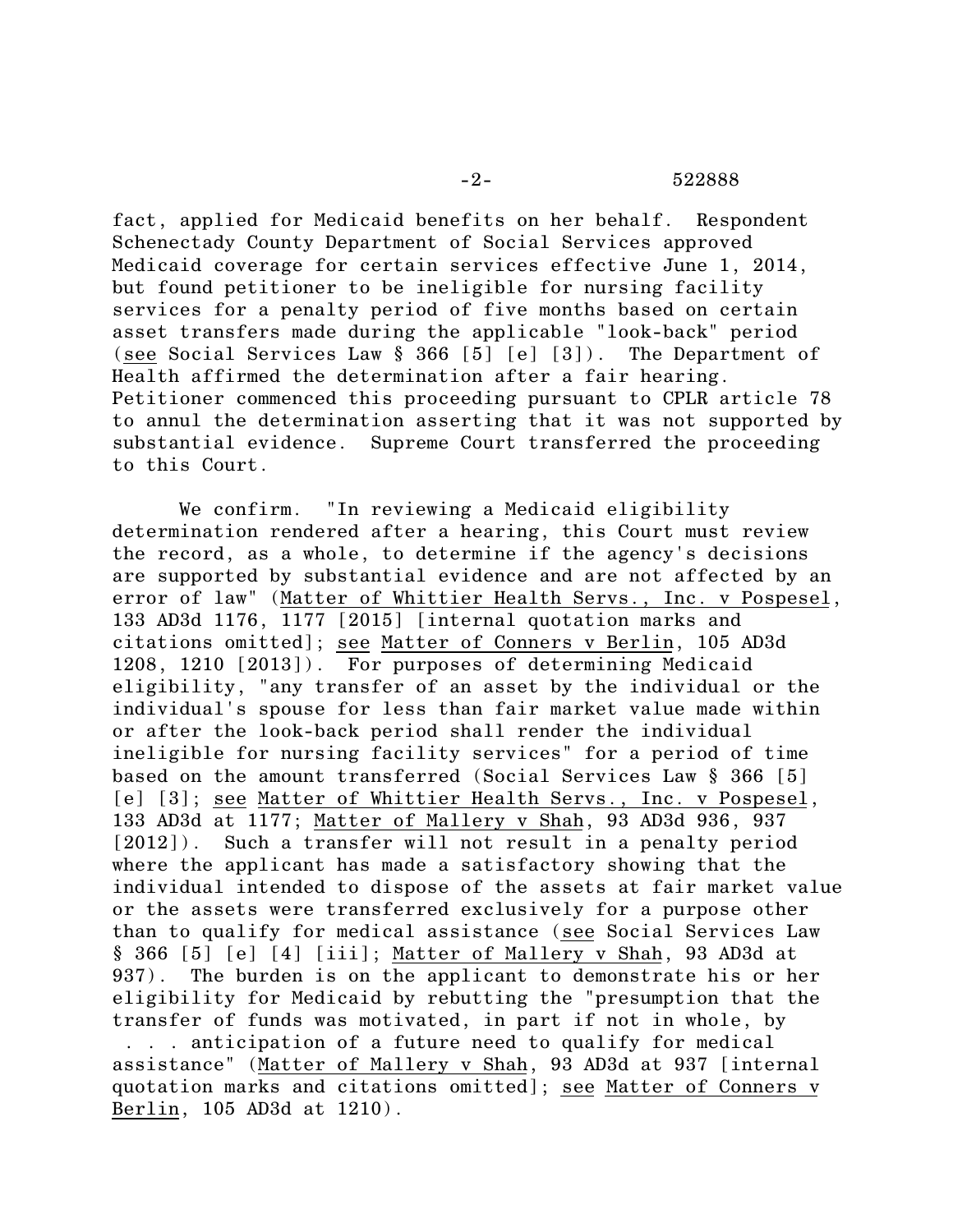## -3- 522888

The record shows that petitioner's spouse, who passed away in March 2015, transferred certain assets during the 60-month look-back period. Petitioner's son, Gary Krajewski, concedes that one such transfer – \$15,000 given to him after a sale of real property – was for less than fair market value. At the hearing, Krajewski testified that his father habitually withdrew cash from the joint checking account to pay his own expenses. Further, he explained that his father sent money to petitioner's daughter, Cynthia DiFranco, who cared for petitioner at her home from June 2012 until she moved to the nursing facility. According to Krajewski, DiFranco's share of the real property sale was also given in exchange for the care that she gave to petitioner and to reimburse her for expenses that she had incurred on petitioner's behalf.

Petitioner contends that she successfully rebutted any presumption arising under Social Services Law § 366 (5) (e). We disagree. Substantial evidence is "less than a preponderance of the evidence" and "demands only that a given inference is reasonable and plausible, not necessarily the most probable" (Matter of Ridge Rd. Fire Dist. v Schiano, 16 NY3d 494, 499 [2011] [internal quotation marks and citations omitted]; see Matter of Jackson v Barber, 133 AD3d 958, 959 [2015]). While we do not wish to diminish DiFranco's contributions to her family, petitioner's proof with regard to certain claimed expenses consisted only of handwritten summaries of petitioner's average share of DiFranco's monthly grocery bill, her one-third share of the household's utility bills, and the approximate cost of items and services that DiFranco obtained for petitioner. Krajewski was not aware of whether there was any specific agreement with regard to the decision to have DiFranco care for petitioner, and he testified that he was not involved in the transactions between DiFranco and their father. DiFranco did not testify.

We cannot say that respondents erred in rejecting this proof as inadequate and note that the Department of Social Services duly credited petitioner for expenses in which receipts were provided. It is not disputed that when she moved in with her daughter, petitioner could no longer safely live at home, and the need for future nursing home care could have been anticipated. In our view, even though there was some evidence